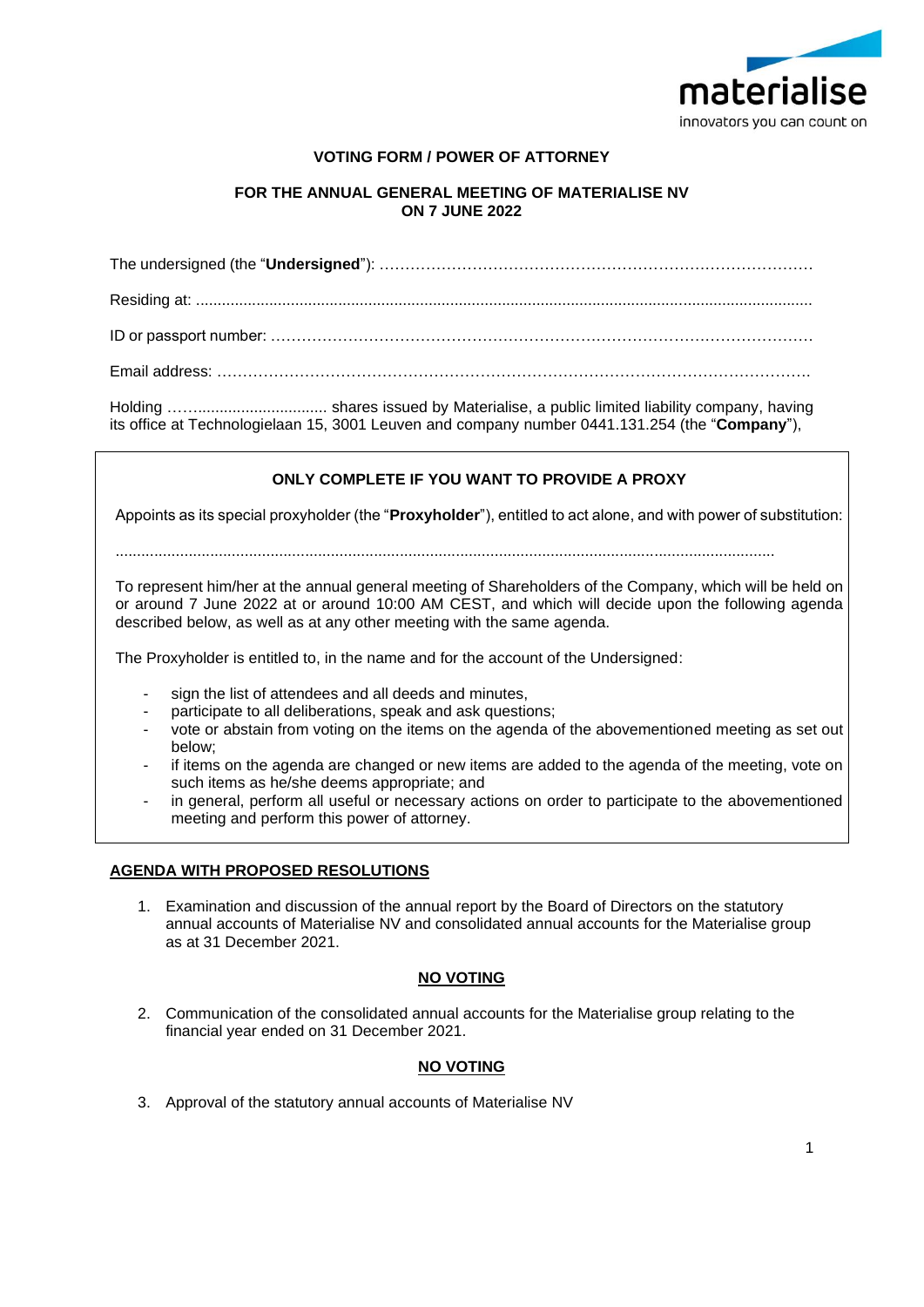

*Proposed resolution*: approval of the statutory annual accounts of Materialise NV relating to the financial year ended on 31 December 2021.

## **VOTING**

### **FOR / AGAINST / ABSTAIN\***

#### **If no choice is made, the Proxyholder will vote for the proposed resolution.**

4. Appropriation of the result

*Proposed resolution*: approval to impute the net profit of the financial year 2021 (€11,508,642.59) to the loss carried forward of the previous financial year (€22,975,641.74), as a result of which the aggregate loss amounts to €11,466,999,15.

## **VOTING**

#### **FOR / AGAINST / ABSTAIN\***

#### **If no choice is made, the Proxyholder will vote for the proposed resolution.**

5. Discharge to the directors

*Proposed resolution*: granting discharge to the directors for the performance of their mandate during the financial year ended on 31 December 2021.

# **VOTING**

#### **FOR / AGAINST / ABSTAIN\***

#### **If no choice is made, the Proxyholder will vote for the proposed resolution.**

6. Discharge to the auditor

*Proposed resolution*: granting discharge to the auditor for the performance of his mandate during the financial year ended on 31 December 2021.

## **VOTING**

#### **FOR / AGAINST / ABSTAIN\***

**If no choice is made, the Proxyholder will vote for the proposed resolution.**

7. Appointment of directors

*Proposed resolution*: renewing the appointment as director of **Mr Wilfried Vancraen**, for a period of one year ending after the shareholders' meeting which will be asked to approve the accounts for the year 2022.

## **VOTING**

### **FOR / AGAINST / ABSTAIN\***

**If no choice is made, the Proxyholder will vote for the proposed resolution.**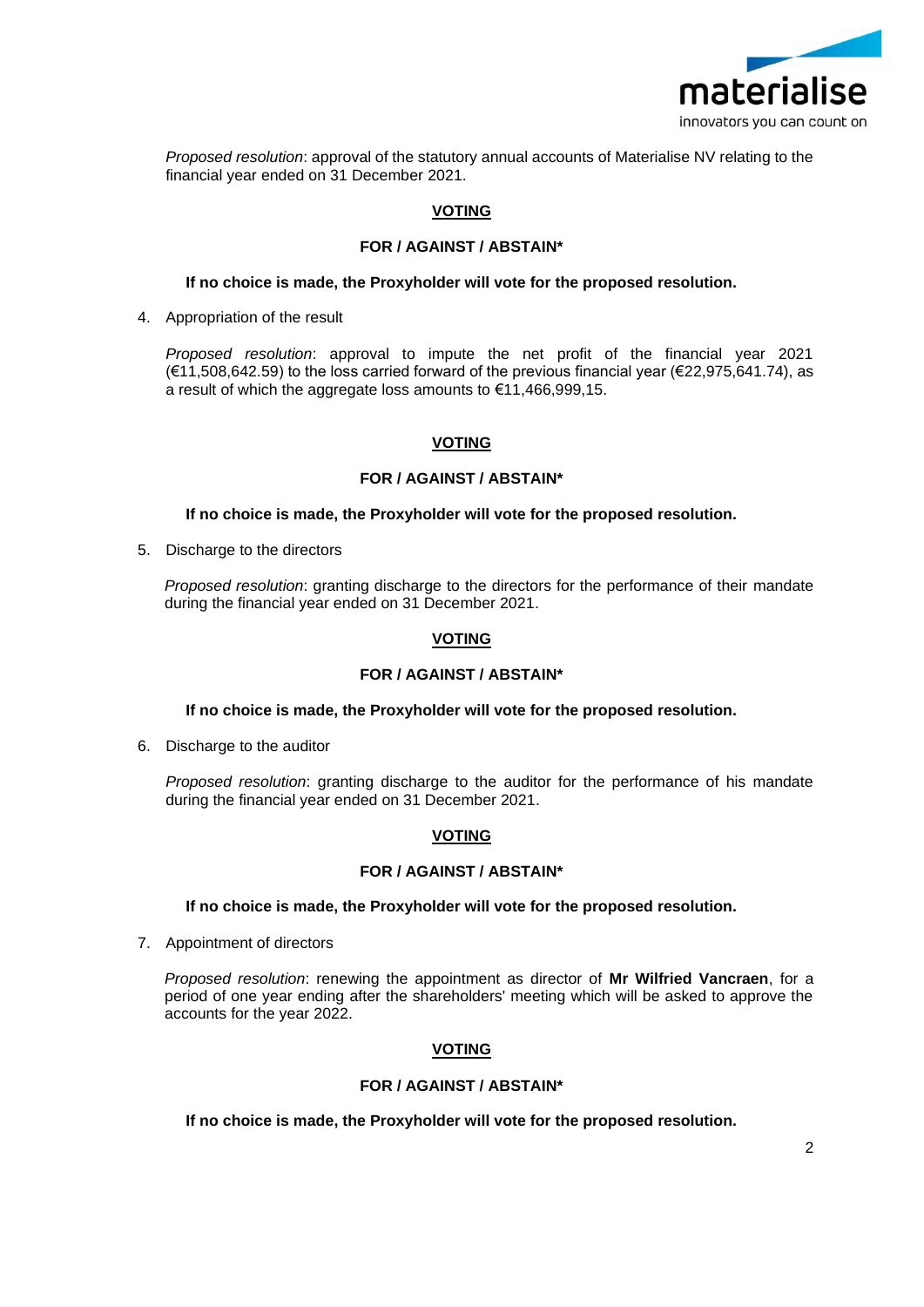

*Proposed resolution*: renewing the appointment as director of **Mr Peter Leys**, for a period of one year ending after the shareholders' meeting which will be asked to approve the accounts for the year 2022.

# **VOTING**

### **FOR / AGAINST / ABSTAIN\***

### **If no choice is made, the Proxyholder will vote for the proposed resolution.**

*Proposed resolution*: renewing the appointment as director of **A TRE C CVOA, permanently represented by Mr Johan De Lille**, for a period of one year ending after the shareholders' meeting which will be asked to approve the accounts for the year 2022.

## **VOTING**

### **FOR / AGAINST / ABSTAIN\***

#### **If no choice is made, the Proxyholder will vote for the proposed resolution.**

*Proposed resolution*: renewing the appointment as director of **Ms Hilde Ingelaere**, for a period of one year ending after the shareholders' meeting which will be asked to approve the accounts for the year 2022.

## **VOTING**

### **FOR / AGAINST / ABSTAIN\***

#### **If no choice is made, the Proxyholder will vote for the proposed resolution.**

*Proposed resolution*: renewing the appointment as director of **Mr Jürgen Ingels**, for a period of one year ending after the shareholders' meeting which will be asked to approve the accounts for the year 2022.

#### **VOTING**

#### **FOR / AGAINST / ABSTAIN\***

#### **If no choice is made, the Proxyholder will vote for the proposed resolution.**

*Proposed resolution*: renewing the appointment as director of **Mr Jos Vander Sloten**, for a period of one year ending after the shareholders' meeting which will be asked to approve the accounts for the year 2022.

## **VOTING**

### **FOR / AGAINST / ABSTAIN\***

#### **If no choice is made, the Proxyholder will vote for the proposed resolution.**

*Proposed resolution*: renewing the appointment as director of **Ms Godelieve Verplancke**, for a period of one year ending after the shareholders' meeting which will be asked to approve the accounts for the year 2022.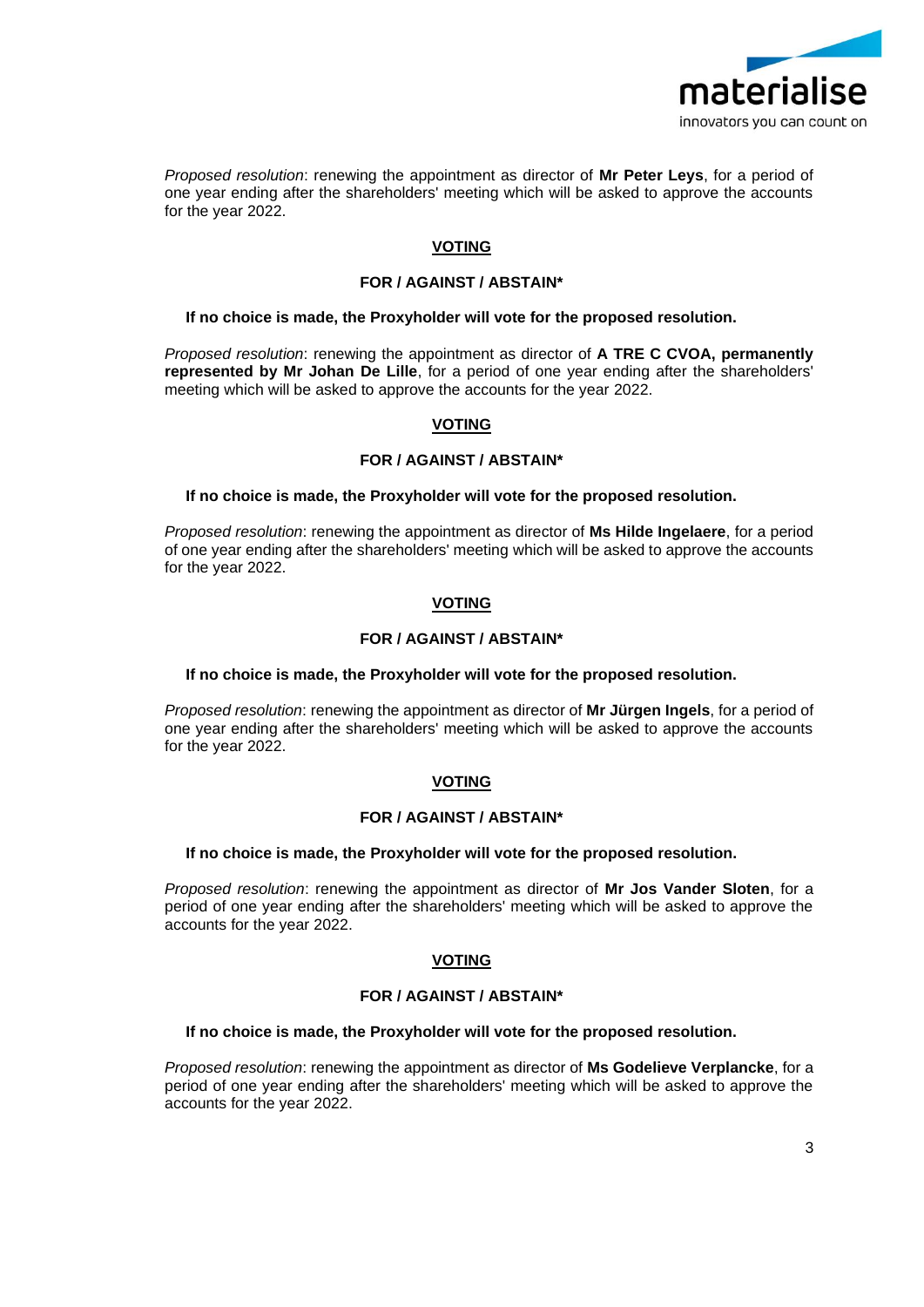

# **VOTING**

# **FOR / AGAINST / ABSTAIN\***

### **If no choice is made, the Proxyholder will vote for the proposed resolution.**

*Proposed resolution*: renewing the appointment as director **Mr Bart Luyten**, for a period of one year ending after the shareholders' meeting which will be asked to approve the accounts for the year 2022.

# **VOTING**

## **FOR / AGAINST / ABSTAIN\***

### **If no choice is made, the Proxyholder will vote for the proposed resolution.**

*Proposed resolution*: renewing the appointment as director **Mr Volker Hammes**, for a period of one year ending after the shareholders' meeting which will be asked to approve the accounts for the year 2022.

# **VOTING**

## **FOR / AGAINST / ABSTAIN\***

## **If no choice is made, the Proxyholder will vote for the proposed resolution.**

*Proposed resolution*: approval of the appointment as director **Mr Sander Vancraen** as of the date of the shareholders' meeting, for a period of one year after the shareholders' meeting which will be asked to approve the accounts for the year 2022.

# **VOTING**

## **FOR / AGAINST / ABSTAIN\***

#### **If no choice is made, the Proxyholder will vote for the proposed resolution.**

8. Increase of the remuneration paid by the Company to non-executive directors and independent members of the audit or the remuneration and nomination committee.

*Proposed resolution*: increasing the current remuneration paid to non-executive directors and independent members of the audit or the remuneration and nomination committee with 10%. The remuneration paid to directors is referred to in our Annual Report on Form 20-F, as filed with the U.S. Securities and Exchange Commission, and is partly fixed and partly based on attendance of meetings.

Such remuneration shall be payable to the non-executive directors (Mr. De Lille, Mr. Vander Sloten, Mr. Ingels, Mr. Luyten, Ms. Verplancke, Mr. Hammes and Mr. Sander Vancraen) and to the independent members of the audit committee or the remuneration and nomination committee.

## **VOTING**

# **FOR / AGAINST / ABSTAIN\***